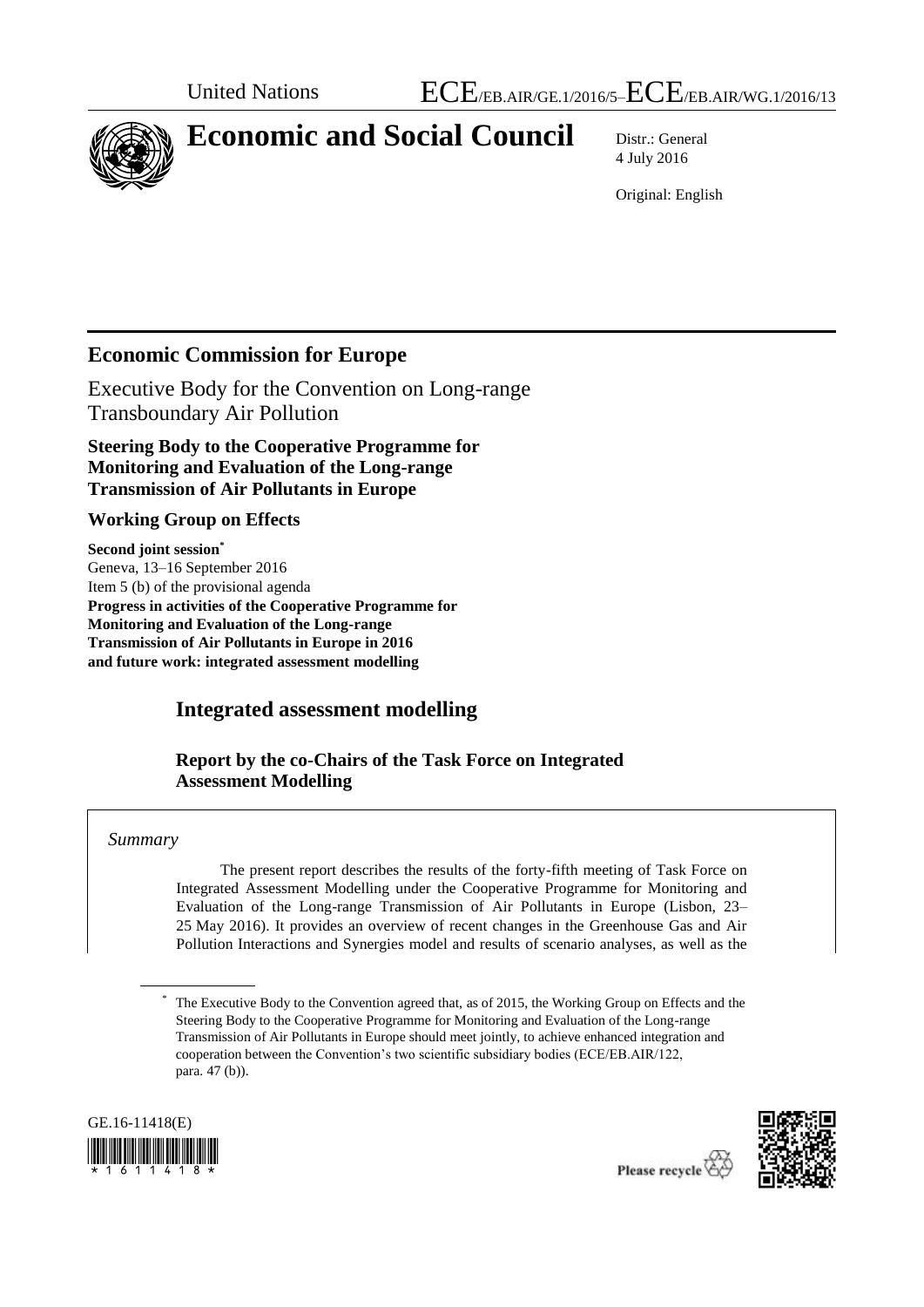exchange of national and international experiences with integrated assessment modelling, in accordance with the Task Force mandate set out in the 2016–2017 workplan for the implementation of the Convention (ECE/EB.AIR/133/Add.1, items 1.1.2.1, 1.1.3.1–1.1.3.3 and 1.1.4.2) and the informal document submitted to the Executive Body for the Convention at its thirty-fourth session, "Basic and multi-year activities in the 2016–2017 period" (items 1.5.2, 1.5.4, 1.5.6–1.5.8).

# Contents

|      |                                                                              | Page           |
|------|------------------------------------------------------------------------------|----------------|
|      |                                                                              | $\overline{3}$ |
| II.  |                                                                              | 3              |
| III. |                                                                              | $\overline{4}$ |
| IV.  |                                                                              | 5              |
| V.   | National experiences: co-benefits and trade-offs of climate and air policies | 6              |
| VI.  |                                                                              | 9              |
| VII. |                                                                              | 10             |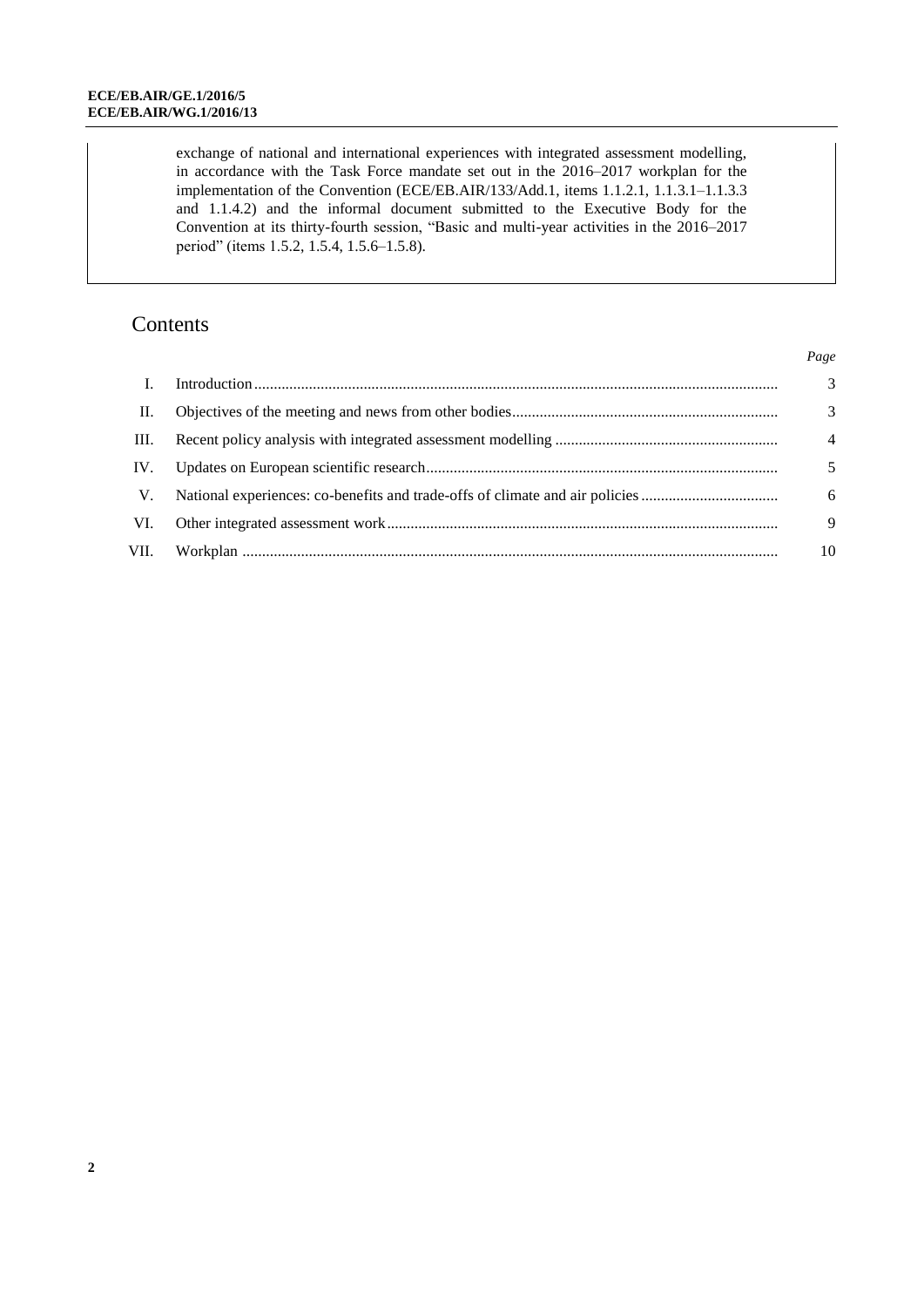# **I. Introduction**

1. The present report provides a summary of the discussion at and the results from the forty-fifth meeting of the Task Force on Integrated Assessment Modelling under the Cooperative Programme for Monitoring and Evaluation of the Long-range Transmission of Air Pollutants in Europe (EMEP), held in Lisbon from 23 to 25 May 2016. The presentations made during the meeting and the reports presented are available online.<sup>1</sup>

2. Attending the meeting were 33 experts representing the following Parties to the Convention on Long-range Transboundary Air Pollution: Denmark, Finland, France, Germany, Ireland, Italy, Netherlands, Portugal, Russian Federation, Spain, Sweden, Switzerland and the United Kingdom of Great Britain and Northern Ireland. A number of international and regional organizations and processes were also represented at the meeting, including: the Centre for Integrated Assessment Modelling; CONCAWE — a division of the European Petroleum Refiners Association; the European Environment Bureau/Air Pollution and Climate Secretariat; the European Topic Centre for Air Pollution and Climate Change Mitigation of the European Environment Agency; the International Cooperative Programme on Effects of Air Pollution on Natural Vegetation and Crops (ICP Vegetation); the Institute for Environment and Sustainability of the European Commission Joint Research Centre; the Task Force on Reactive Nitrogen and the Task Force on Technoeconomic Issues.

3. Mr. Rob Maas (Netherlands) and Mr. Stefan Åström (Sweden) chaired the meeting.

4. Ms. Ana Teresa Perez, Director of the Environmental Protection Agency in Portugal, opened the meeting and welcomed its participants.

## **II. Objectives of the meeting and news from other bodies**

5. Mr. Maas presented the latest developments within the Convention, and defined the goals of the forty-fifth Task Force meeting, which were to learn about recent European policy analysis and Centre for Integrated Assessment Modelling model developments, as well as hear Parties' experience of assessing co-benefits and trade-offs between climate change and air pollution.

6. Under the Convention the following activities and issues were highlighted:

The Convention's 2016 scientific assessment report would be launched in Brussels on 31 May 2016. Air pollution remained an international problem and especially agricultural emissions would require more attention;<sup>2</sup>

(b) The Joint Task Force on the Health Aspects of Air Pollution had launched a new health impact assessment model (AIRQ+) and had started work on revising the World Health Organization (WHO) Air Quality Guideline values;

<sup>1</sup> Se[e www.iiasa.ac.at/TFIAM/past-meetings.html.](http://www.iiasa.ac.at/TFIAM/past-meetings.html)

<sup>2</sup> Rob Maas and Peringe Grennfelt, eds., *Towards Cleaner Air: Scientific Assessment Report 2016* (Oslo, 2016). Available fro[m http://www.unece.org/environmental](http://www.unece.org/environmental-policy/conventions/envlrtapwelcome/publications.html)[policy/conventions/envlrtapwelcome/publications.html.](http://www.unece.org/environmental-policy/conventions/envlrtapwelcome/publications.html)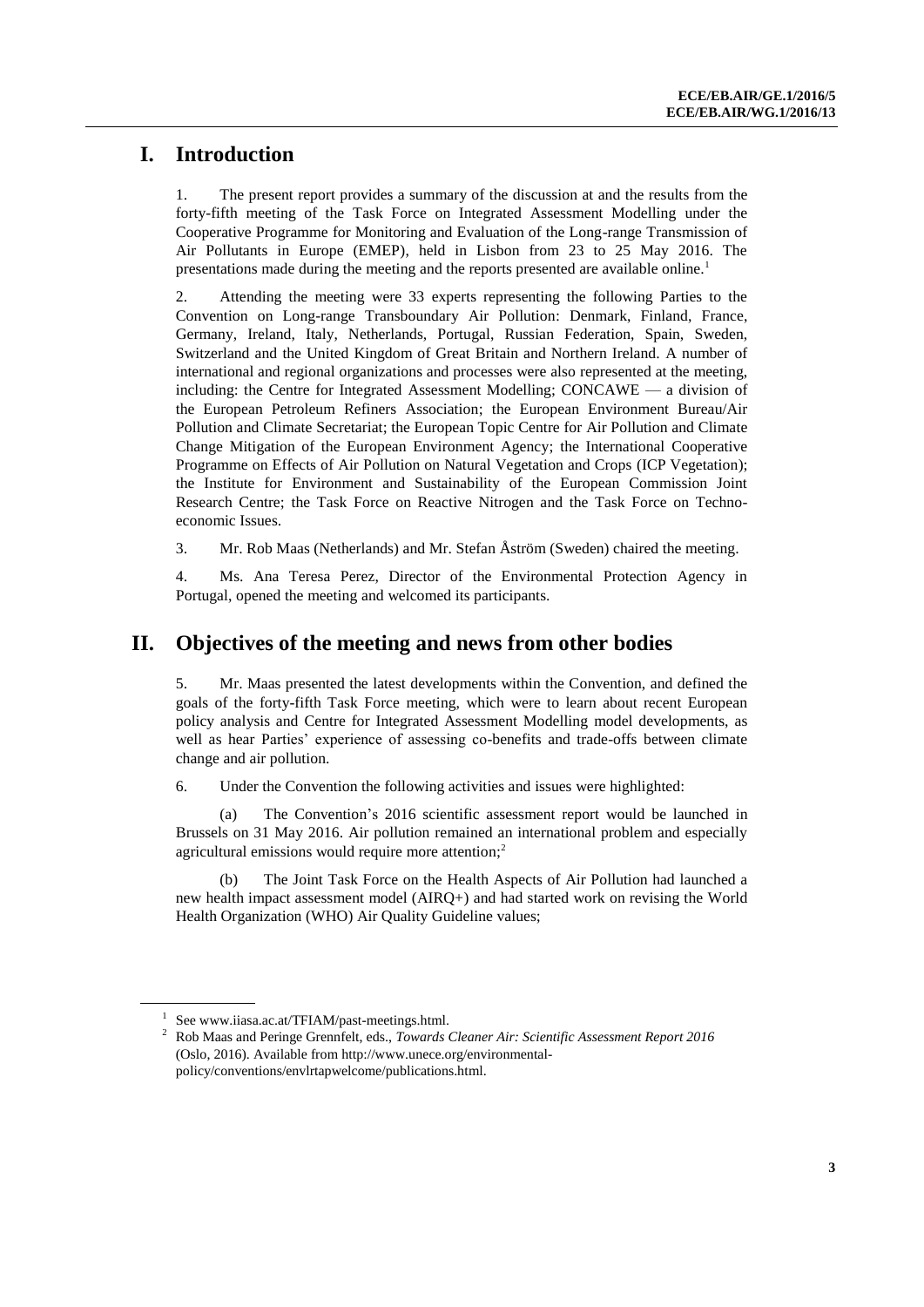(c) The Task Force on Emission Inventories and Projections had requested information from the Parties on whether they reported particulate matter (PM) emissions including condensables or not;

(d) The discontinuation of the national financing of the Coordination Centre for Effects created challenges. In the short term, it needed to be ensured that data collected in 2017 was made available to the Centre on Integrated Assessment Modelling in order to be able to include biodiversity changes in policy formulation. In the longer run, there was a need to develop a new focal point for assessing multiple stressors on biodiversity (including climate and land use changes) and to link the critical loads approach traditionally used within the Convention to assess ecosystem impacts with other concepts, such as the ecosystem services approach and the planetary boundaries approach.

#### **III. Recent policy analysis with integrated assessment modelling**

7. A representative of the Centre on Integrated Assessment Modelling presented how the Greenhouse Gas and Air Pollution Interactions and Synergies (GAINS) model had been used to estimate the impact of policy instruments on emissions. In hypothetical scenarios without decoupling of emissions from economic growth, acidification and human health impacts would have increased by a factor of 30 for acidification from 1990 levels and by a factor of 3 for PM-related human health impacts; ozone fluxes to forests would be reduced by some 30 per cent, and ozone-related human health impacts by some 70 per cent; and eutrophication impacts would increase by a factor of 3.

8. Recent GAINS model work included the analysis of the European Union Ecodesign Directive,<sup>3</sup> the Medium Combustion Plants Directive,<sup>4</sup> and the revised Non-Road Mobile Machinery Directive.<sup>5</sup> In comparison with the modelled cost-effective strategy that had been developed to support the European Union National Emission Ceilings Directive<sup>6</sup> proposal, the three Directives would achieve additional emission reductions. The turnover rate of the existing capital stock was a critical assumption in the calculations.

9. Other GAINS model work was related to estimating the source-apportionment of PM concentrations in large cities. New results for Asia showed similar results to Europe. Even in very large cities like Delhi, up to 60 per cent of total PM concentrations was caused by sources far outside of the cities. The GAINS model had also been applied for the WHO Global Burden of Diseases, Injuries, and Risk Factors Study. A critical assumption was the use of a non-linear exposure-response relationship. At higher concentration levels, changes would show less additional health impacts than the same changes at lower concentration levels. Additional information was available online.<sup>7</sup>

<sup>3</sup> Directive 2009/125/EC of the European Parliament and of the Council of 21 October 2009 establishing a framework for the setting of ecodesign requirements for energy-related products

<sup>4</sup> Directive (EU) 2015/2193 of the European Parliament and of the Council of 25 November 2015 on the limitation of emissions of certain pollutants into the air from medium combustion plants.

<sup>5</sup> Directive 97/68/EC of the European Parliament and of the Council of 16 December 1997 on the approximation of the laws of the Member States relating to measures against the emission of gaseous and particulate pollutants from internal combustion engines to be installed in non-road mobile machinery.

<sup>6</sup> Directive 2001/81/EC of the European Parliament and of the Council of 23 October 2001 on national emission ceilings for certain atmospheric pollutants.

<sup>7</sup> Se[e www.iiasa.ac.at/web/home/research/researchPrograms/air/Program-Overview.en.html.](http://www.iiasa.ac.at/web/home/research/researchPrograms/air/Program-Overview.en.html)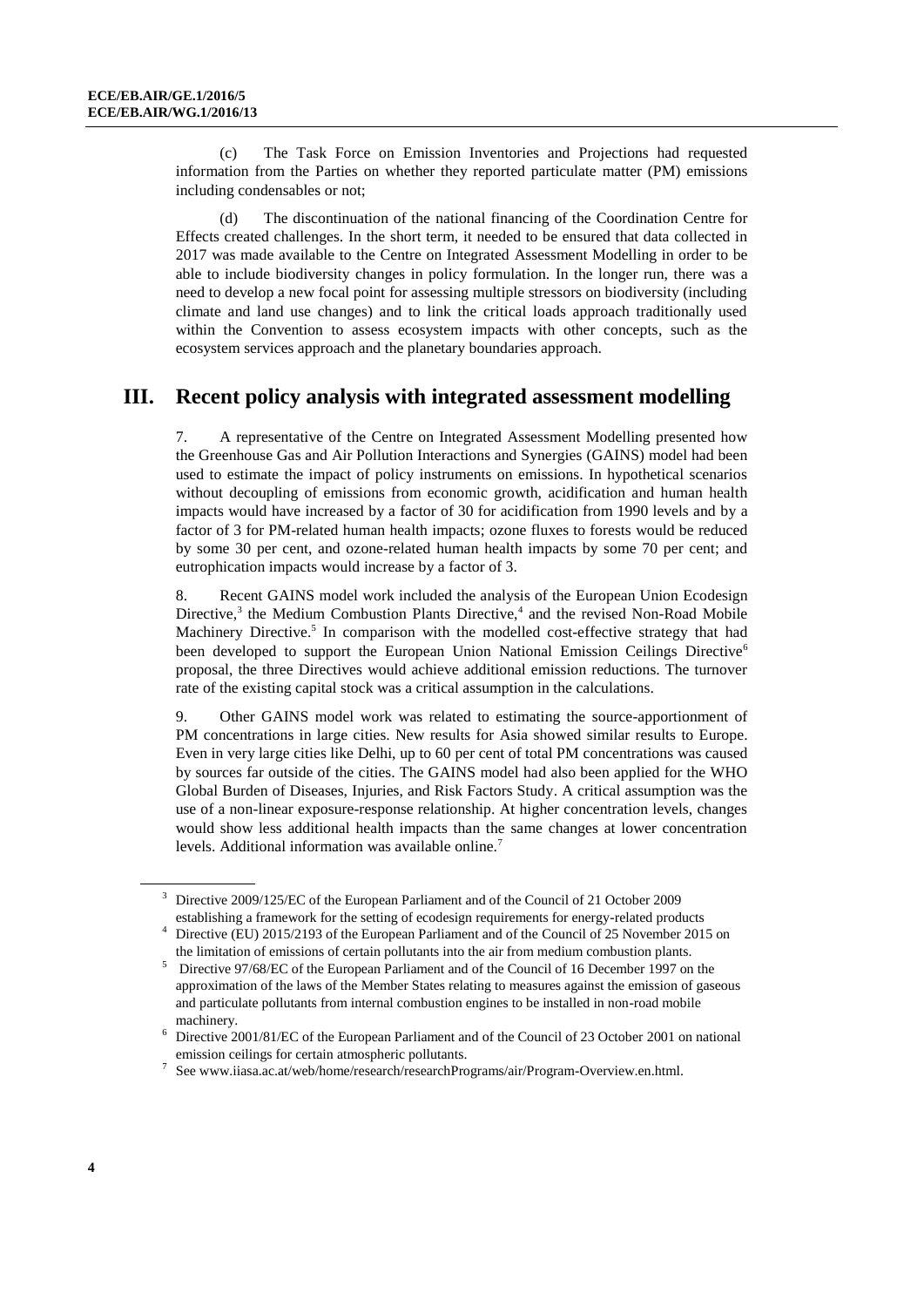## **IV. Updates on European scientific research**

10. A representative of the Task Force on Techno-economic Issues said that during the past year the Task Force had developed an emission abatement cost calculation tool for large point sources: the Emission Reduction Investment and Cost Calculation (ERICCa\_LCP). The tool was available on the Task Force web page. <sup>8</sup> The Task Force had also produced guidance documents for emission reductions from mobile sources. Currently, the Task Force was developing guidelines for volatile organic compounds (VOC) measures and cost calculations (ERICCa\_VOC). The Task Force also provided a clearing house on reduction techniques with the aim of providing information on best available techniques.

11. An expert from the Task Force on Reactive Nitrogen presented a proposal for the development of an International Nitrogen Management System project to develop joint management strategies for nitrogen, to be funded by the United Nations Environment Programme (UNEP) and implemented through the Global Environment Facility. The project was in a final review phase and would focus on improved data collection, regional demonstration projects, costs and effects of nitrogen policy measures, as well as improved nitrogen modelling.

12. A representative of ICP Vegetation reported on the application of a global ozone flux model developed by the EMEP Meteorological Synthesizing Centre-West, which had enabled analysis of the ozone impact on crop losses on a global level. The current estimate was that, globally, ozone exposure caused almost 10 per cent wheat production loss with an economic value of almost €25 billion per year. However, analysis also showed that in many parts of the world ozone only partially explained the difference between the optimal and the observed yield ("yield gap"). Over the past few years, ICP Vegetation had also published reviews of ozone impacts on biodiversity and had mapped Natura 2000 habitats at potential risk from ozone impacts. Currently it was involved in a number of analyses, inter alia, an international moss survey for the analysis of heavy metal accumulation and nitrogen concentrations.

13. A representative of the European Commission Joint Research Centre outlined developments with regard to the European Union Socio Economic Implications For Individual Responses to Air Pollution Policies (SEFIRA) project, which used interviews, focus group workshops and discrete choice analysis (16,000 questionnaires) to identify the acceptability of suggested air pollution abatement instruments. One interesting result was that citizens perceived that industry was still the main source of air pollution, followed by transport. The link with food and agriculture was hardly recognized. Transport behaviour was seen as the most important individual contribution to cleaner air. In terms of policy preferences, there were differences between countries, income levels, age groups and gender with regard to approaches that favoured behavioural change versus paying a price for polluting the air.

14. The Joint Research Centre representative also presented the newly developed interactive Screening for High Emission Reduction Potential on Air (SHERPA) tool, which had been developed by the Joint Research Centre and was available for download.<sup>9</sup> SHERPA aimed at providing information for air quality managers in regions and cities. It addressed issues such as:

<sup>8</sup> Se[e tftei.citepa.org/en/.](http://tftei.citepa.org/en/) 

<sup>9</sup> Se[e aqm.jrc.ec.europa.eu/sherpa.aspx](http://aqm.jrc.ec.europa.eu/sherpa.aspx) .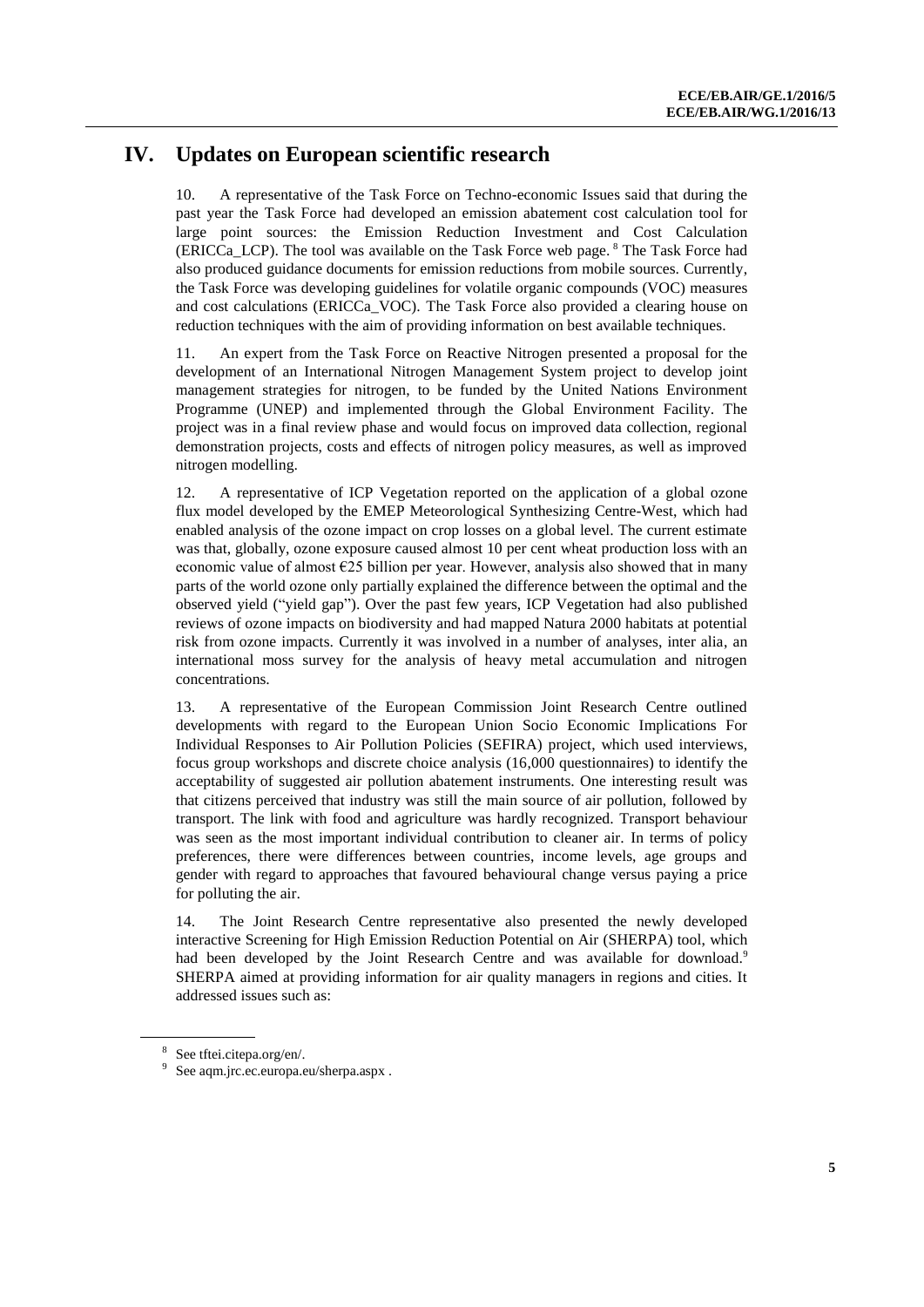- (a) "What can I influence in terms of control in my region?";
- (b) "Which sectors or pollutants are most important?";
- (c) "With whom should I coordinate action?";
- (d) "How large are the impacts of actions?"

SHERPA included the air quality impacts of local and regional policies as well as policies implemented in a wider region or at the European scale. It used a simplified source-receptor model. The methodology was able to reproduce the country-to-grid source receptor relationships of the multi-scale model for air quality forecasting and simulation (CHIMERE) chemistry transport model. The Task Force took note of the presentation and advised making additional tests and checking how SHERPA behaved in comparison with the EMEP model.

#### **V. National experiences: co-benefits and trade-offs of climate and air policies**

15. Several experts presented national analyses of the impact of additional climate and energy policies on air pollution. Although there were differences in climate policy ambition levels between countries, the Task Force noted that in general those policies would offer a greater reduction in emissions of sulphur dioxide  $(SO<sub>2</sub>)$  and nitrogen oxides  $(NO<sub>x</sub>)$  than those included in the current national baseline scenarios in the GAINS model. In those cases where climate measures also included reductions of methane and nitrous oxide emissions from the agricultural sector, ammonia emissions could also decrease, because such policies would lead to a reduction in fertilizer use, cattle numbers and dietary change.

16. Speakers noted that the encouragement of domestic biomass burning as part of a climate policy would potentially increase residential emissions of particulate matter and persistent organic pollutants. In order to avoid that, such climate measures would need to be accompanied by stricter emission standards for small combustion sources. Efforts to influence "clean wood burning" behaviour (including the choice of wood quality and ignition techniques) would also be important to prevent an increase in emissions.

17. It was also observed that, while encouraging the use of diesel cars as part of climate policy had reduced carbon dioxide  $(CO<sub>2</sub>)$  emissions as compared with petrol cars, on the other hand it had led to increased PM and  $NO<sub>x</sub>$  emissions, thus contributing to adverse health impacts. Presently more and more cities were considering ways to discourage the use of diesel cars because of their health impacts.

18. Besides the costs and effects, societal acceptability and the need for new legal arrangements appeared to be important criteria in omitting certain policy measures from the whole basket of potential additional measures, speakers said. In one case, a multi-criteria analysis had been performed to explicitly take societal acceptability and the absence of a legal framework into account in the assessment of potential measures.

19. In several countries, the potential of local-scale measures to meet air quality limit values or to further reduce health risks had been assessed. In most cases, it had been found that local measures alone were insufficient, despite the fact that, compared with national or international assessment studies, more measures to influence local transport behaviour had been included, e.g., as part of a comprehensive approach to promote healthy life styles.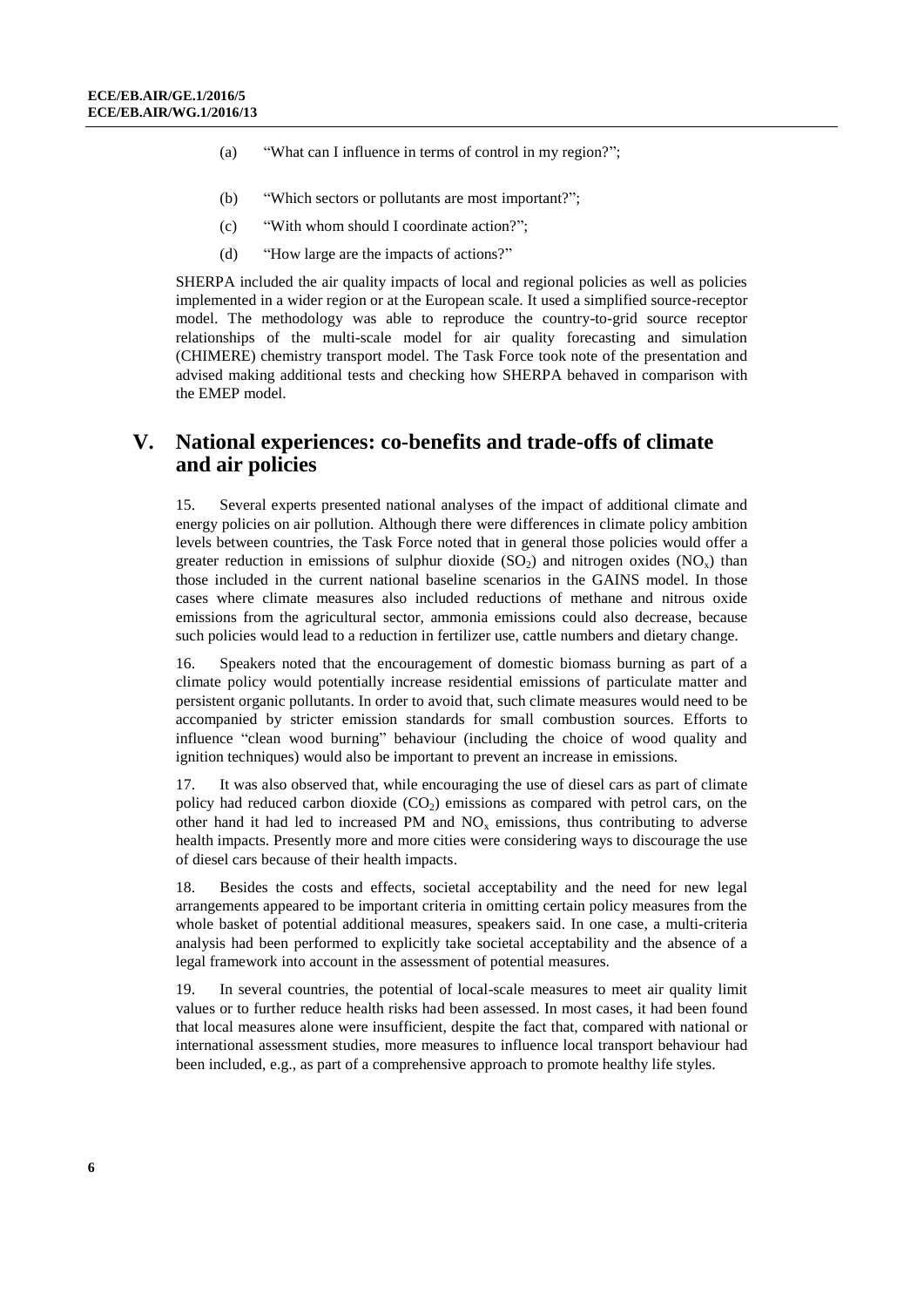20. A representative from the European Topic Centre for Air Pollution and Climate Change Mitigation gave a presentation on emissions from domestic heating in Europe. Residential combustion of wood, coal and oil was a major contributor to exceedances of benzo(a)pyrene (BaP) and fine particulate matter  $(PM_{2.5})$  target and limit values in Europe. Emissions of BaP showed an increase, which was strongly related to the increase in wood combustion (and the emissions of  $PM_{2.5}$  from domestic wood combustion). Only 12 per cent of the European population lived in areas with concentrations of BaP lower than 0.12 nanograms per cubic meter  $(ng/m<sup>3</sup>)$ , corresponding to the WHO acceptable risk level of one cancer incidence in 100,000 inhabitants. Only 11 per cent of the European population lived in areas under the WHO guideline values of 10  $\mu$ g/m<sup>3</sup>. Domestic wood burning could cause 5–40 per cent of total  $PM_{2.5}$  concentration during the heating season. Emissions from wood combustion were very dependent on a large number of behavioural factors, and caused a broad uncertainty range around generic emission factors.

21. An expert from Denmark said the country was aiming for a 100 per cent renewable electricity and heat system by 2050, and a transport system that was to a large extent dependent on renewable energy. There would be substantial co-benefits for air pollution. However, the connection to air pollution was not linear, since the transport system would still we be based on combustion. Air pollution was not a significant driver in the Danish energy plans. Energy security was the main driver.

22. An expert from Germany said the national climate and energy policy was driven by the 2011 decision to phase out nuclear power by 2022. An analysis of an energy transition scenario showed that a reduction of  $CO<sub>2</sub>$  emissions by 42 per cent from the 1990 level would have no impact on ammonia, non-methane VOCs and  $PM_{2.5}$ , but would reduce emissions of  $NO<sub>x</sub>$  and  $SO<sub>2</sub>$  in addition to the baseline projections. Emission reduction of  $SO<sub>2</sub>$  was mainly caused by reduced coal use. PM<sub>2.5</sub> emissions from domestic heating had increased in Germany between 1997 and 2011 owing to an increased use of wood combustion. Nationally, the  $PM_{2.5}$  emission from wood combustion was now larger than from vehicles.

23. In Spain, an expert said that recent integrated assessment modelling had focused on estimating  $PM_{2.5}$  emissions and  $PM_{2.5}$  concentrations in Spanish cities. Modelling was performed both on the city and street levels. Among other things, the results showed that traffic congestion in one specific part of the city could increase the  $NO<sub>x</sub>$  emissions in that part by up to 65 per cent. Currently, city emission abatement strategies were assessed as part of the new Air Quality and Climate Plan for Madrid.

24. Air quality and climate research in Ireland focused on transport and domestic heating, an expert from Ireland said. Available data enabled the estimation of road transport activity distributions across all the roads of Ireland. A study on the potential for retrofit of air source heat pumps in the residential sector showed that residential sector emissions of  $NO<sub>x</sub>$  and  $PM<sub>2.5</sub>$  could be substantially reduced with net costs savings, while greenhouse gases could be reduced by some 4 million tons under one defined scenario. An evaluated Irish non-Emissions Trading System of the European Union (non-ETS) climate scenario would decrease emissions of  $NO<sub>x</sub>$  and  $SO<sub>2</sub>$  substantially, but would increase emissions of non-methane VOCs and PM<sub>2.5</sub> owing to the increased use of biomass recommended under that specific climate scenario.

25. An expert from Finland noted the impact of nearly zero energy buildings on emissions of air pollutants and greenhouse gasses in 2030 was expected to be low, as the current policy proposal focused on new buildings.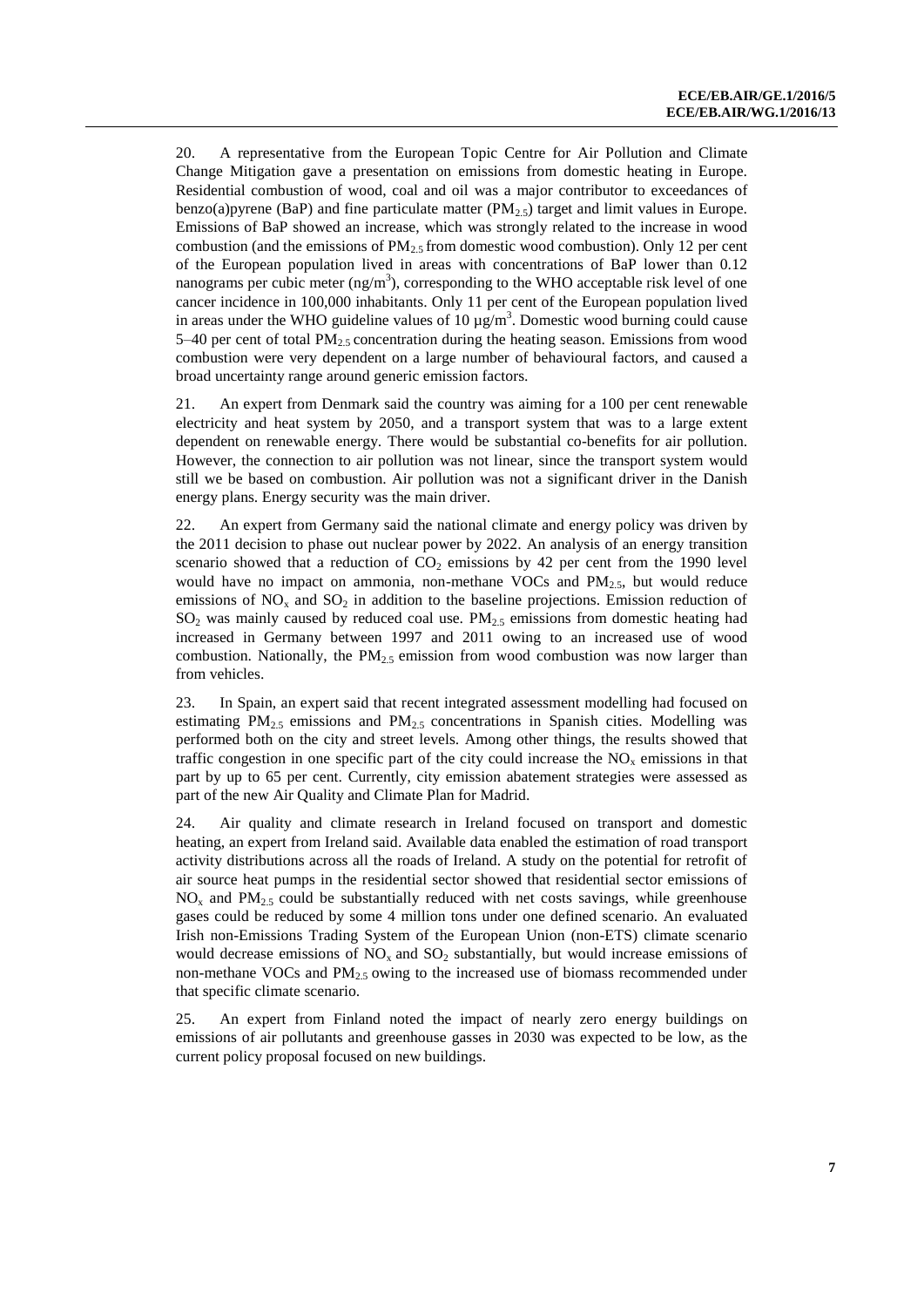26. An expert from the Netherlands reported that the current climate and energy scenario for the country showed that by 2030 there would be a 20 per cent  $CO<sub>2</sub>$  emission reduction as compared with 2010, implying a 25 per cent reduction in  $SO_2$ , a 12 per cent reduction in NO<sub>x</sub> and a 47 per cent decrease in  $PM<sub>2.5</sub>$ . An illustrative scenario where 40 per cent of fossil use was replaced with wind energy would generate additional health benefits of the same order of magnitude as the proposed revised National Emission Ceilings Directive.

27. Portugal had calculated emission scenarios for both greenhouse gases and air pollution, an expert said. Between 2005 and 2030, a 30–40 per cent reduction of greenhouse gasses was projected. Assuming that all measures from the national air strategy entered into force, the requirements of the amended Protocol to Abate Acidification, Eutrophication and Ground-level Ozone (Gothenburg Protocol) for 2020 would be met for all pollutants. Nevertheless, by 2020, some locations were expected to remain in noncompliance for the coarse particulate matter  $(PM_{10})$  and nitrogen dioxide  $(NO_2)$  limit values. For ozone, the non-compliance was expected to be substantial.

28. An expert from France said the Government had developed an evaluation chain for decision support in the development of the national air pollutant emission reduction plan using a multi-criteria analysis approach. According to that study, currently, the exceedance of limit values for  $PM_{10}$ ,  $PM_{2.5}$ ,  $NO<sub>2</sub>$  and ozone was fairly widespread and more measures were needed. The French study also included measures that were not commonly included in integrated assessments, such as "knowledge improvement" measures and "incentive" measures. It examined the impact of each measure on emissions reduction, costs, benefit, societal acceptance, legal leverages and co-benefits for polycyclic aromatic hydrocarbons, heavy metals and greenhouse gasses. The study also identified the level of public aversion or support for certain measures on the basis of its attention in news media and expert consultation. Moreover, the study identified if new measures could be introduced within the existing legal framework or would require new legislation. The set of measures and their evaluation was intensively discussed with key stakeholders. The impacts on average annual concentrations could be presented measure by measure at a high spatial resolution.

29. The analysis of potential co-benefits between air pollution and greenhouse gas policy in Sweden by 2030 focused on transport, non-road mobile machinery and smallscale domestic wood combustion. The Swedish expert said that preliminary results showed the relative importance of large-scale infrastructure changes and of scrapping initiatives to reduce emissions from the oldest vehicles, machines and domestic heating units.

30. An expert from Switzerland said that, in order to assess the potential co-benefits between climate and air pollution policies, Switzerland had commissioned the International Institute for Applied System Analysis to develop scenarios using the Swiss GAINS model. The analysis showed the impact on air pollution from ambitious climate policies (with additional measures (WAM)) compared with the existing climate policies (with existing measures (WEM)), from ambitious air pollution scenarios (maximum technically feasible emission reductions (MTFR)) compared with existing air pollution scenarios (current legislation (CLE)), as well as the combination of WAM and MTFR (maximum control efforts (MCE) scenario). The results showed clear impacts of WAM climate policies on emissions of air pollution in Switzerland. Even ammonia emissions would decrease, as methane and nitrous oxide reductions would imply a reduction of fertilizer use and cattle densities. Cost-effective measures focusing on agriculture and small wood-burning devices would bring compliance with the WHO air quality guidelines for  $PM_{2.5}$  into reach by 2030, assuming that transboundary contributions would be reduced significantly by the revised European Union National Emission Ceilings Directive.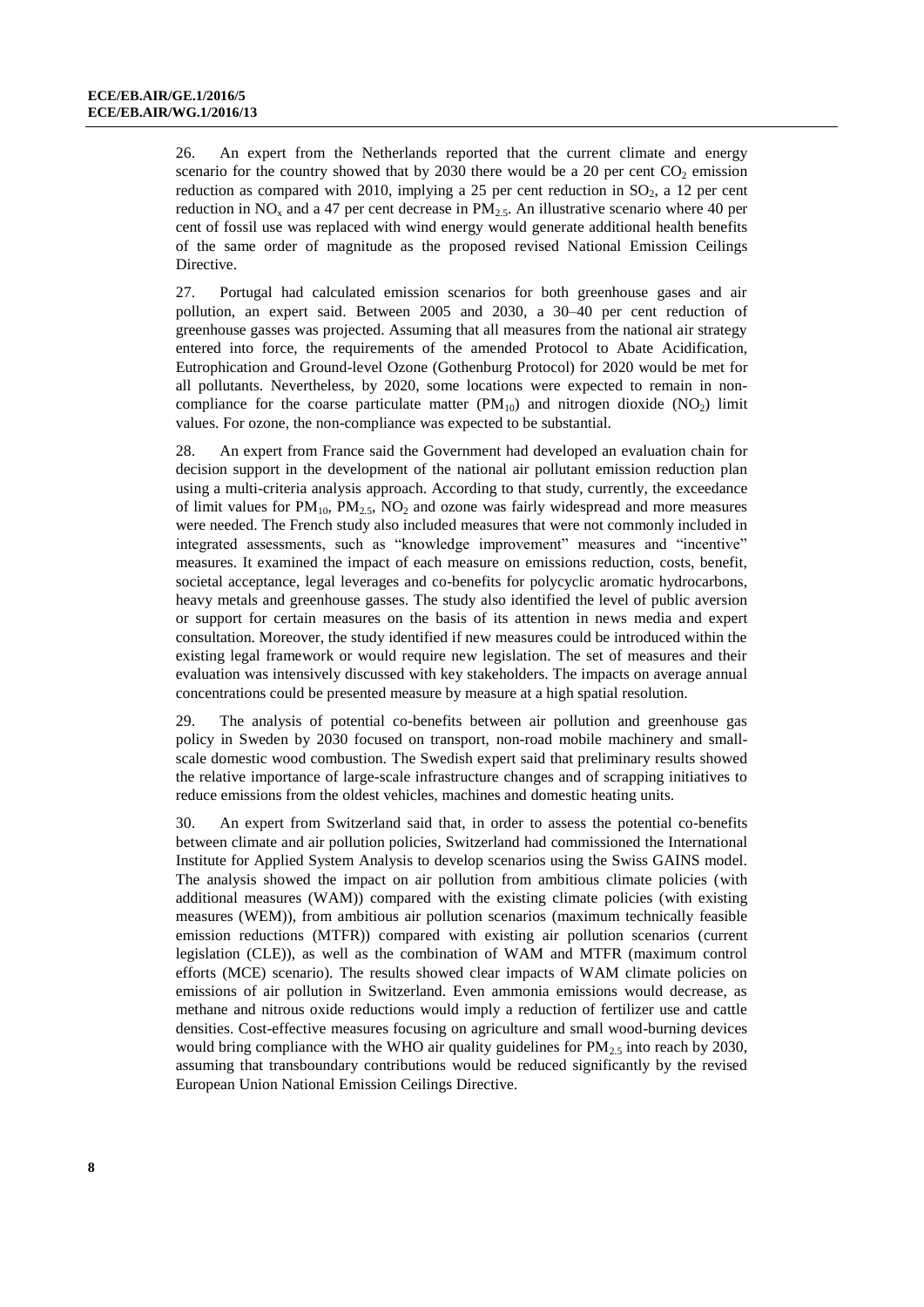#### **VI. Other integrated assessment work**

31. An expert from the United Kingdom said that measurements of real world emissions of Euro-6 emission standards cars in the United Kingdom emphasized the importance of addressing the high primary  $NO<sub>2</sub>$  emissions from the diesel vehicles as well as their wide range of exceedance of standards for  $NO<sub>x</sub>$ . Just 2 of 39 Euro-6 diesel cars had achieved the standard of 80 milligrams (mg) per kilometre (km) of  $NO<sub>x</sub>$  emissions, and the average could be significantly improved by removing the worst few cars. Data were publicly available online.<sup>10</sup> The United Kingdom Committee on the Medical Aspects of Air Pollutants had been reviewing the health impacts of exposure to  $NO<sub>2</sub>$ . The resulting costs of exposure of the United Kingdom population to  $NO_2$  were comparable with those attributed to  $PM_{2.5}$ .<sup>11</sup> Based on interim advice from the Committee, the Department for Environment, Food and Rural Affairs had updated its guidance on valuing changes in emissions of  $NO<sub>x</sub>$  and concentrations of  $NO<sub>2</sub>$ , with very much higher damage costs attached to traffic emissions in cities. Comparison of technical measures and behavioural changes in cities illustrated the need to consider wider co-benefits: improvements in physical fitness from active travel far outweighed the health impacts of exposure to air pollution and accident risks.

32. A representative of the Air Pollution and Climate Secretariat presented measures to reduce  $NO<sub>x</sub>$  emissions from international shipping. A report would be published soon on the impacts of reducing emissions by introducing a Nitrogen Emission Control Area in the Baltic and the North Seas. The results showed a gradual decrease in  $NO<sub>x</sub>$  emissions from international shipping after 2021. However, with economic instruments, for example a levy and fund system for the entire shipping fleet, emissions could be reduced more and quicker with a levy at the level of  $\epsilon$ 2– $\epsilon$ 3/kg NO<sub>x</sub>.

33. Results of joint integrated assessment activities by Sweden and the Russian Federation were presented. The results showed that baseline emissions of ammonia for the oblasts studied could increase by 12 per cent between 2005 and 2030, but that there was a relatively large reduction potential. Scenario results showed, inter alia, that the ammonia emission reduction strategy for the European part of the Russian Federation would have a relatively large impact on the region of Moscow owing to the regional proximity to highemitting regions. A major source of uncertainty with respect to the black carbon emissions was the location and intensity of gas flaring.

34. A consultant from Ecometrics Research and Consulting updated the Task Force on progress in the monetization of health and ecosystem impacts. His company had been involved in health monetization studies for London,<sup>12</sup> the Balkans<sup>13</sup> and the Organization

See www.emissionsanalytics.com.

<sup>&</sup>lt;sup>11</sup> See Committee on the Medical Effects of Air Pollutants, *Long-term exposure to air pollution and chronic bronchitis* (Public Health England, 2016). Available from [www.gov.uk/government/publications/comeap-long-term-exposure-to-air-pollution-and-chronic](http://www.gov.uk/government/publications/comeap-long-term-exposure-to-air-pollution-and-chronic-bronchitis)[bronchitis.](http://www.gov.uk/government/publications/comeap-long-term-exposure-to-air-pollution-and-chronic-bronchitis) 

<sup>12</sup> See Royal College of Physicians, *Every breath we take: the lifelong impact of air pollution*, report of a working party (London, Royal College of Physicians, 2016). Available from [www.rcplondon.ac.uk/projects/outputs/every-breath-we-take-lifelong-impact-air-pollution.](http://www.rcplondon.ac.uk/projects/outputs/every-breath-we-take-lifelong-impact-air-pollution)

<sup>&</sup>lt;sup>13</sup> See Health and Environment Alliance, "Coal's unpaid health bill in the Western Balkans", available from [www.env-health.org/resources/projects/coal-s-unpaid-health-bill/coal-s-unpaid-health-bill-in](http://www.env-health.org/resources/projects/coal-s-unpaid-health-bill/coal-s-unpaid-health-bill-in-the/)[the/](http://www.env-health.org/resources/projects/coal-s-unpaid-health-bill/coal-s-unpaid-health-bill-in-the/) (accessed on 1 July 2016).